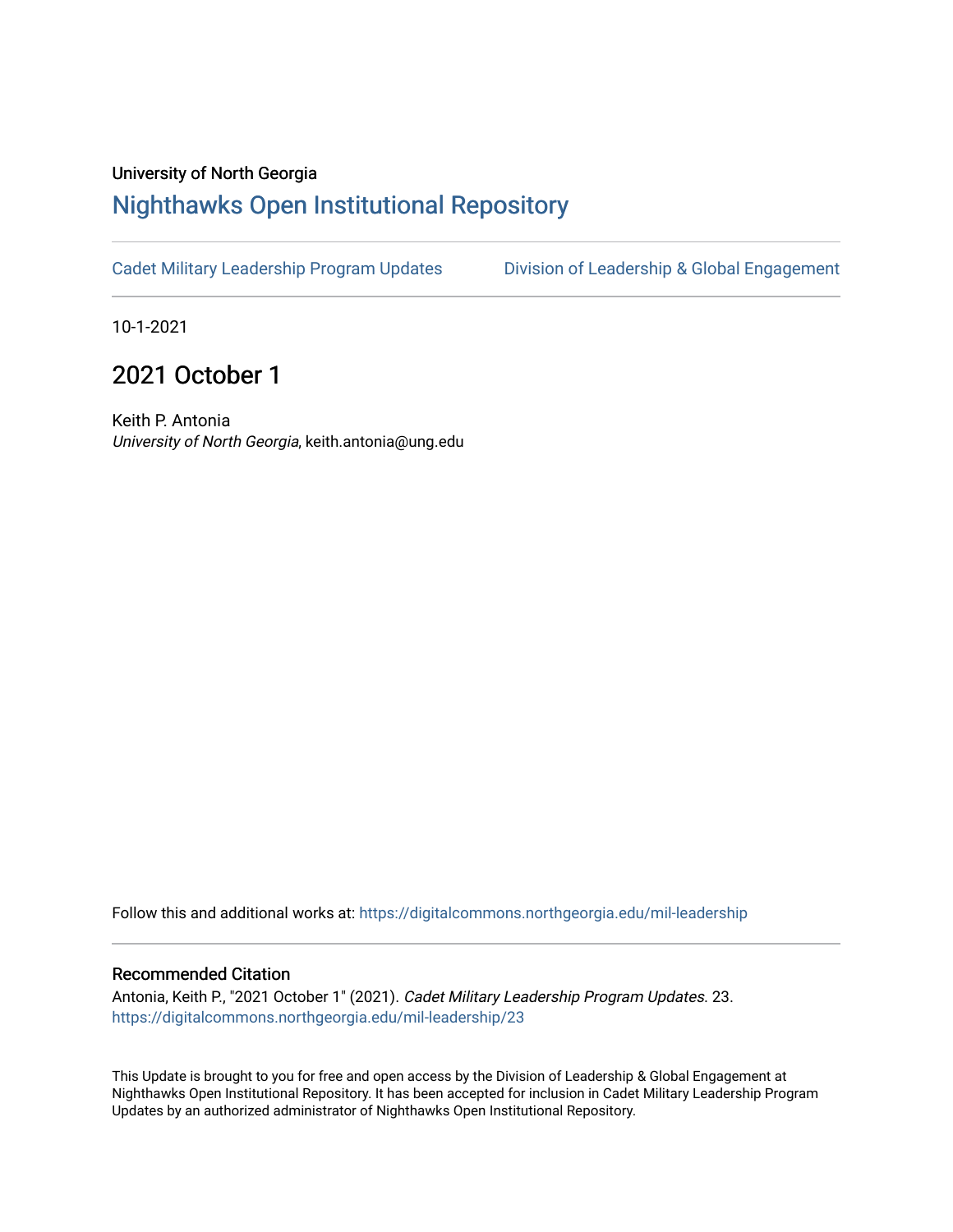



**Cadet Military Leadership Program Update**

1 October 2021

### A record! [Colonel Bryan Kirk,](https://ung.edu/news/articles/2021/08/kirk-named-professor-of-military-science.php) Professor of Military Science who replaced COL Wright, reported a record

34 Distinguished Military Students and 32 Distinguished Military Graduates (DMG) among this year's



commissioning cadet cohort. DMG's rank in the top 20% of Army ROTC graduates nationwide (9 of our DMGs are in the top 10%). He also anticipates a record number of commissions this year.

Cadets from Taiwan are participating in the Corps of Cadets this semester. Pictured with Dr. Jacobs.





COL Josh Wright's last individual commissioning ceremonies on 5 and 6 August. After a stellar infantry career that spanned 26 years, and after three years as UNG's Professor of Military Science, COL

Wright is retiring from the Army. We wish him and his family the best in all future endeavors.



Photo courtesy of LTC Max Caylor August 2021: Lieutenant Colonel Rebecca D'Angelo (02), Battalion Commander, 841<sup>st</sup> Transportation Battalion; Colonel (P) Kevin

Lambert (93), Deputy Commanding General for Support, 3rd Infantry Division; Lieutenant Colonel Max Caylor (03), Battalion Commander, 1-41 Field Artillery Regiment

Mrs. Kim Paolucci Cook (02); Lieutenant Colonel Chris Cook (03), Deputy Chief of Staff, 3rd Infantry Division; Lieutenant Colonel Eric Harrison (02), Deputy Professor of Military Science, Rochester Institute of Technology. Right: Buck Perry, UNG '2004, was

promoted to lieutenant colonel in the Marine Corps. He is assgned to the 4<sup>th</sup> Marine Aircraft Wing. He's a Cobra pilot and leader.





Pictured: UNG cadets at Advance Camp at Ft. Knox, summer 2021. A record of more than 150 cadets attended; 15.6% received top rating of

"Outstanding" and 55.4% received either "Outstanding" or "Excellent." 26 earned the Recondo Badge.

Center for a [New American Society fellowship](https://cnasnextgen.recruiterbox.com/jobs/fk0u2s1?source=) application due 17 October. Eligibility: 27 to 35 years old, bachelor's degree, four years professional experience in research or executing U.S. national secruity policy, demonstrate commitment to public service.

[Olmsted Scholar](https://olmstedfoundation.org/) Program. Regular Army officers with 3 to 11 years of service may apply for the program for graduate study in a foreign country.



**THE** OLMSTED **FOUNDATION**  Corps of Cadets on parade during Parent Alumni weekend in 1962 or 63: [https://www.youtube.com/](https://www.youtube.com/watch?v=x7bBWTOAEz8) [watch?v=x7bBWTOAEz8](https://www.youtube.com/watch?v=x7bBWTOAEz8)

Watch a video of the

Corps of Cadets stats for fall 2021.  $Size = 718$ ; women = 20.8%; minorities  $= 27.2\%$ ; Guard Soldiers  $=$ 223; Reserve Soldiers = 19; Out-ofstate = 19.9%; Most popular majors: (1) Criminal Justice, (2) business, (3) computer sciences/cyber/info systems tied with strategic studies, (4) political science, (5) biology